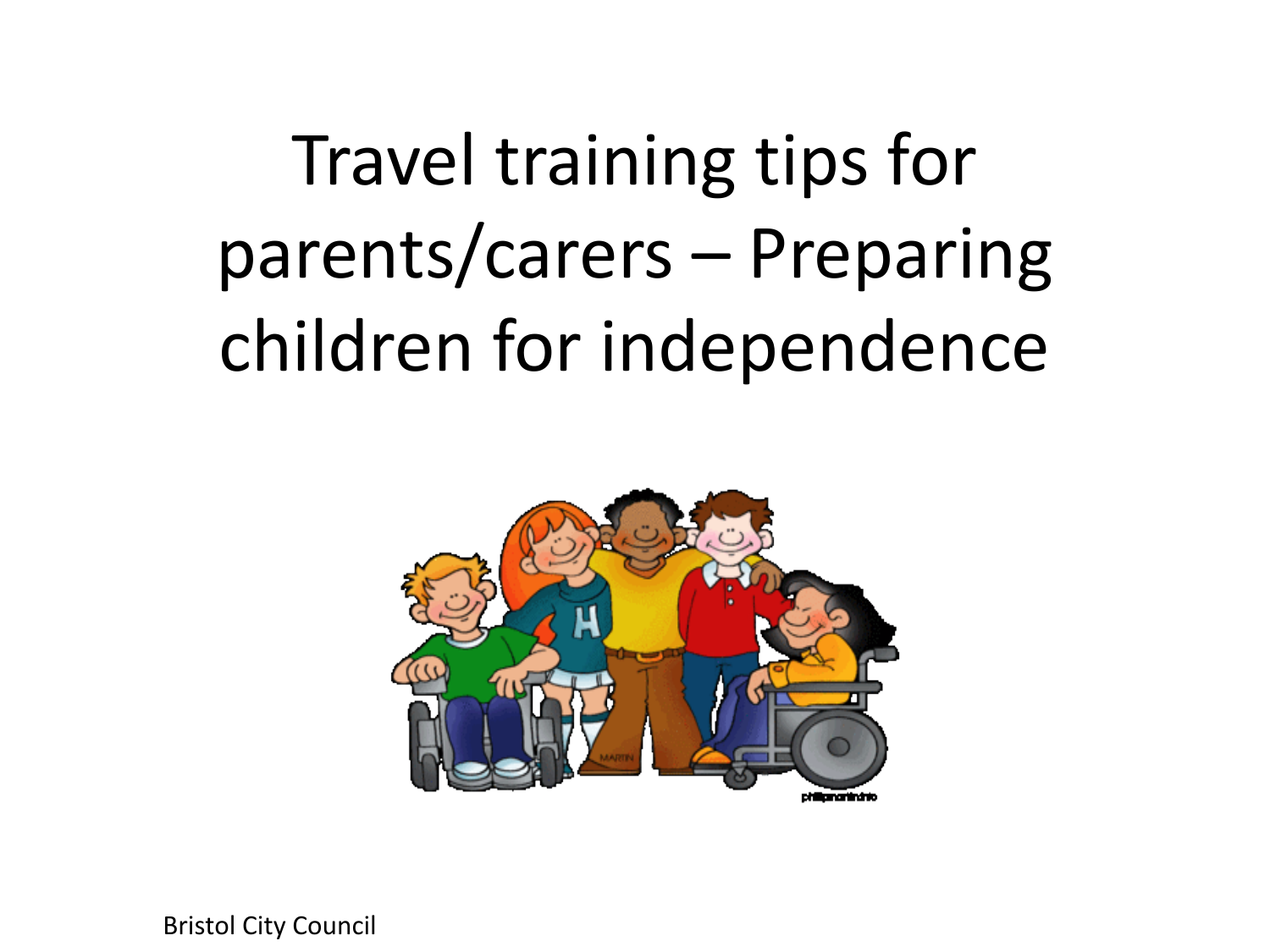# Travel training for my child

- Travel training is a decision that some Parent/Carers don't make, it just happens as part of family life.
- What is the right approach for your child?
- For other families it becomes a massive decision that involves lots of planning and preparation.

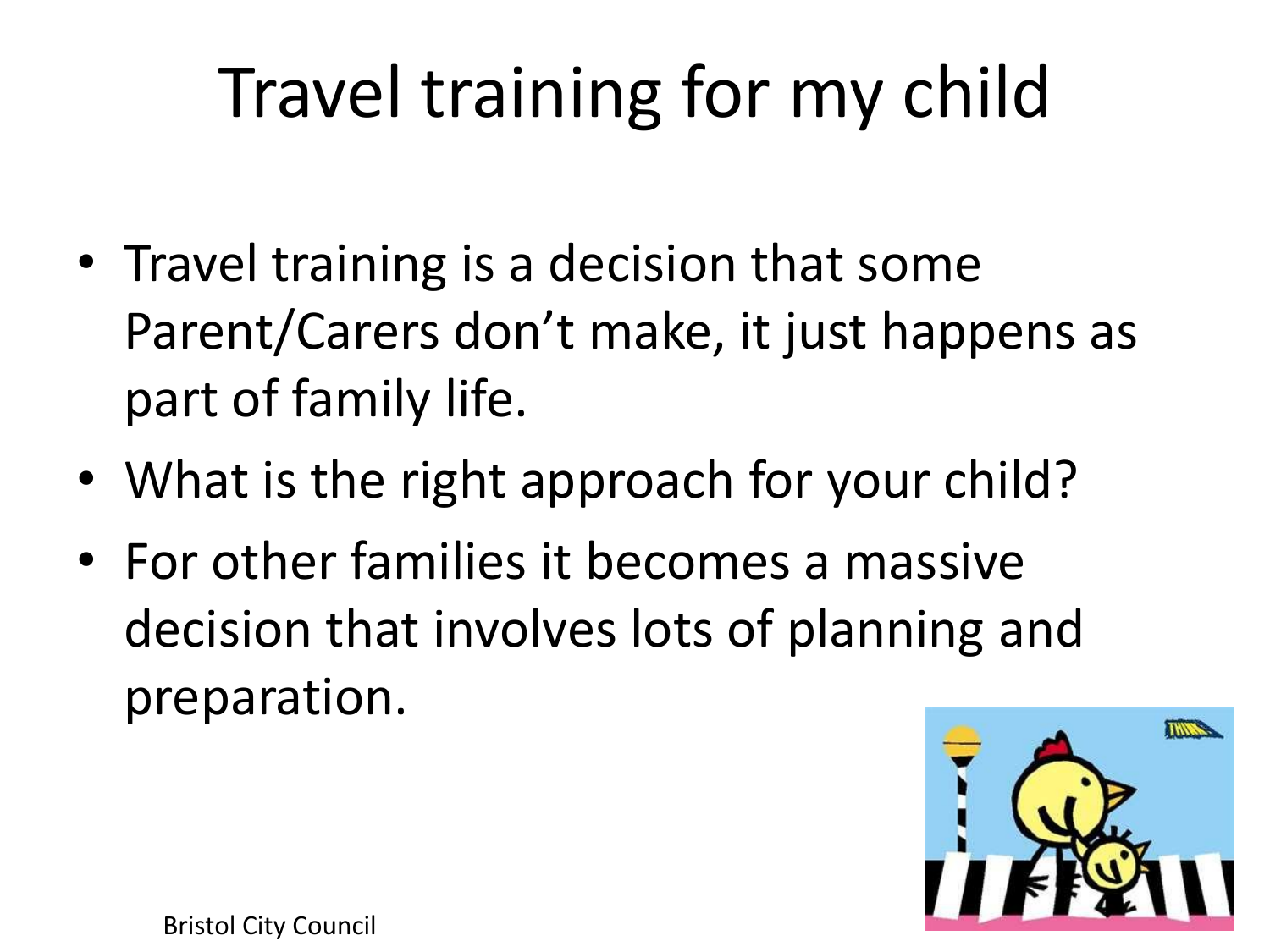# Things to think about

- Why do we need to do it?
- Who can do it?
- When should you start?
- How do I start?
- What is the school doing to support?
- What can I do?

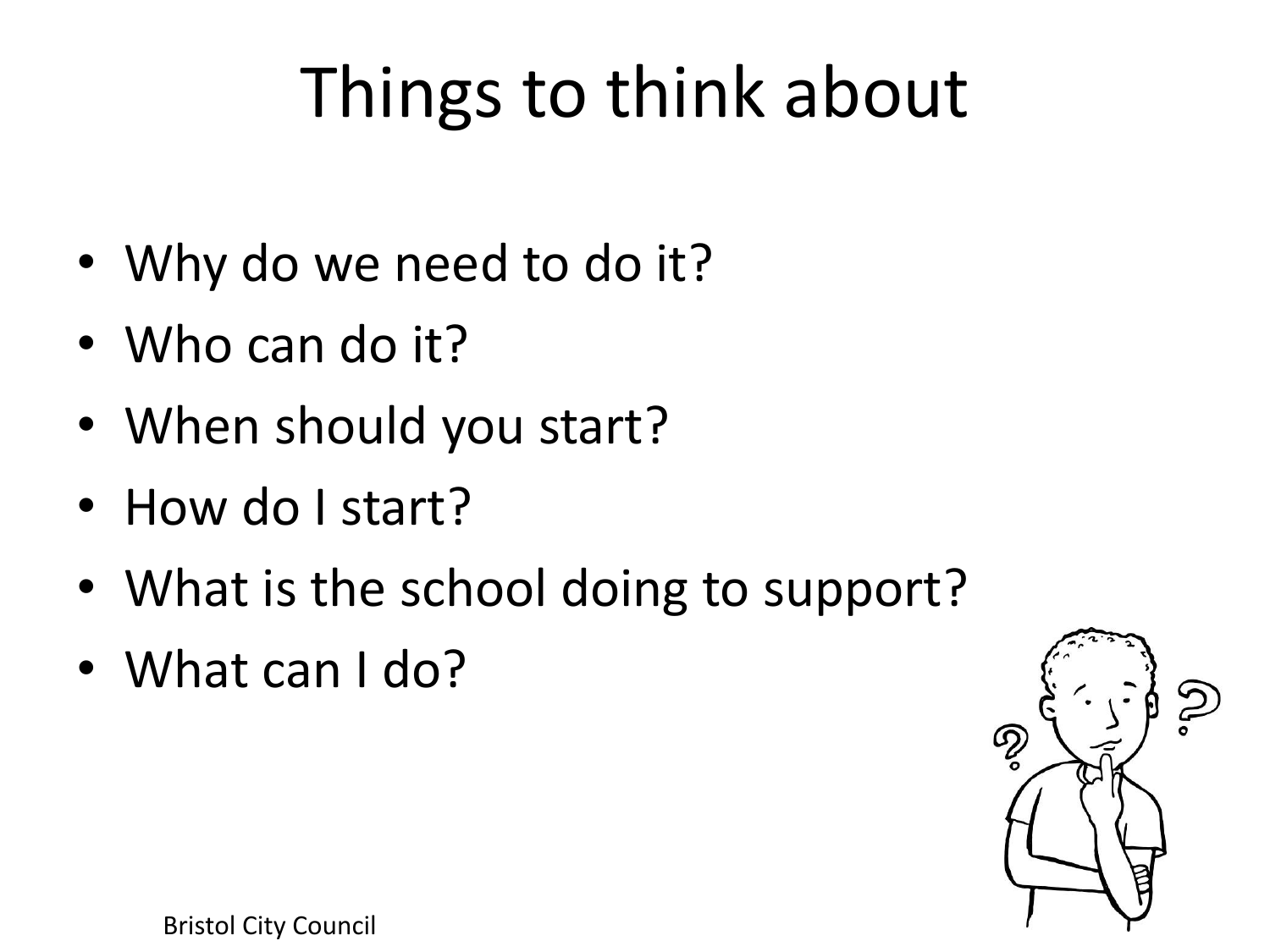- Can other family members help?
- Is there a right/wrong way?
- Is there a manual?
- Is there any support/advice?
- Can we refuse to travel train our child?
- We are worried/anxious/concerned.
- What do your other children do? Can they support this idea?

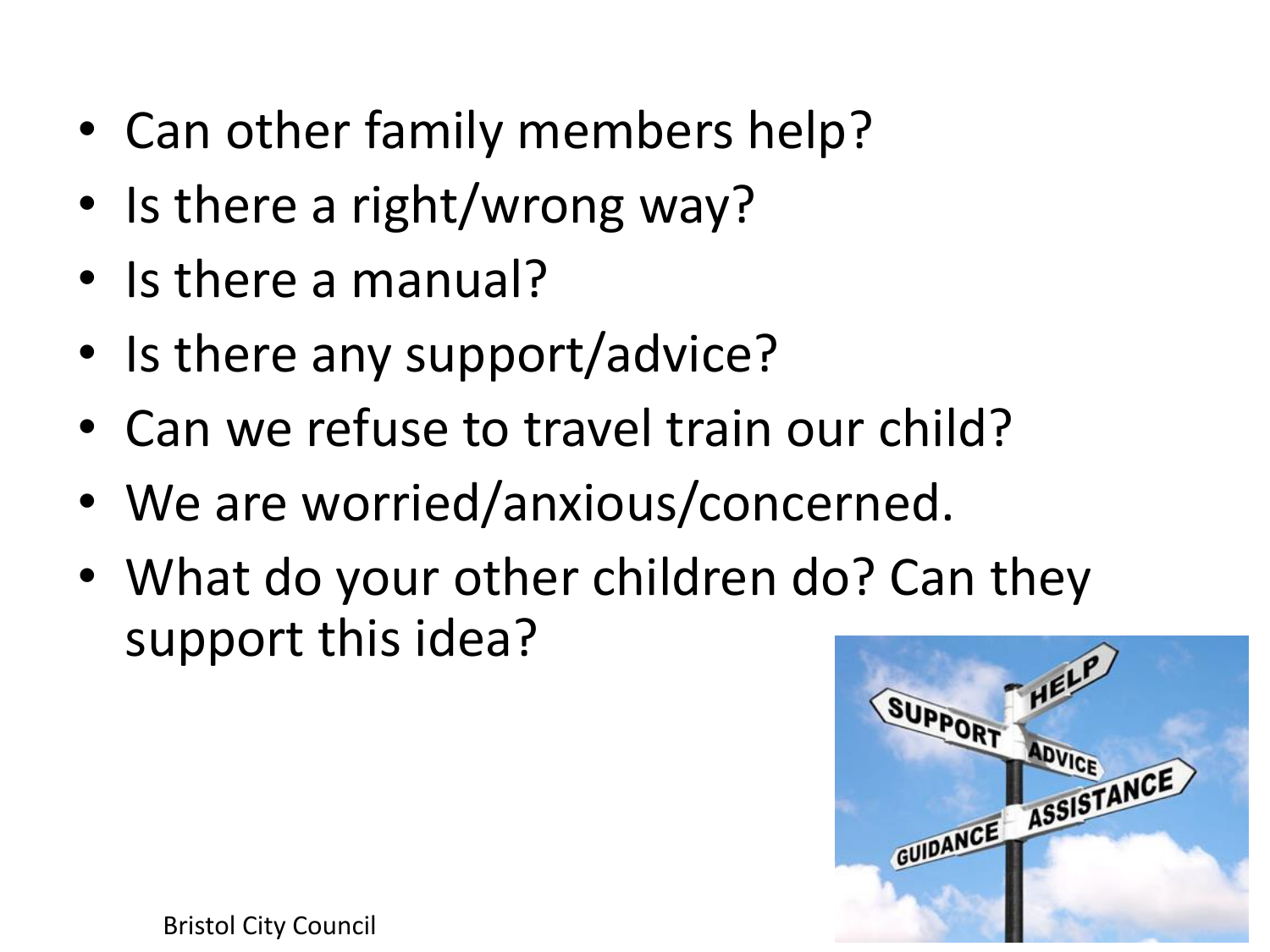### Independent travel = Lifelong skills



- Independent travel is a lifelong skill that your child can learn.
- This skill will enable them to make very different choices through their own life journey.
- For some young people independent travel may always include having a Buddy.
- There is a never a right or wrong time to start preparing for independence. The earlier the better!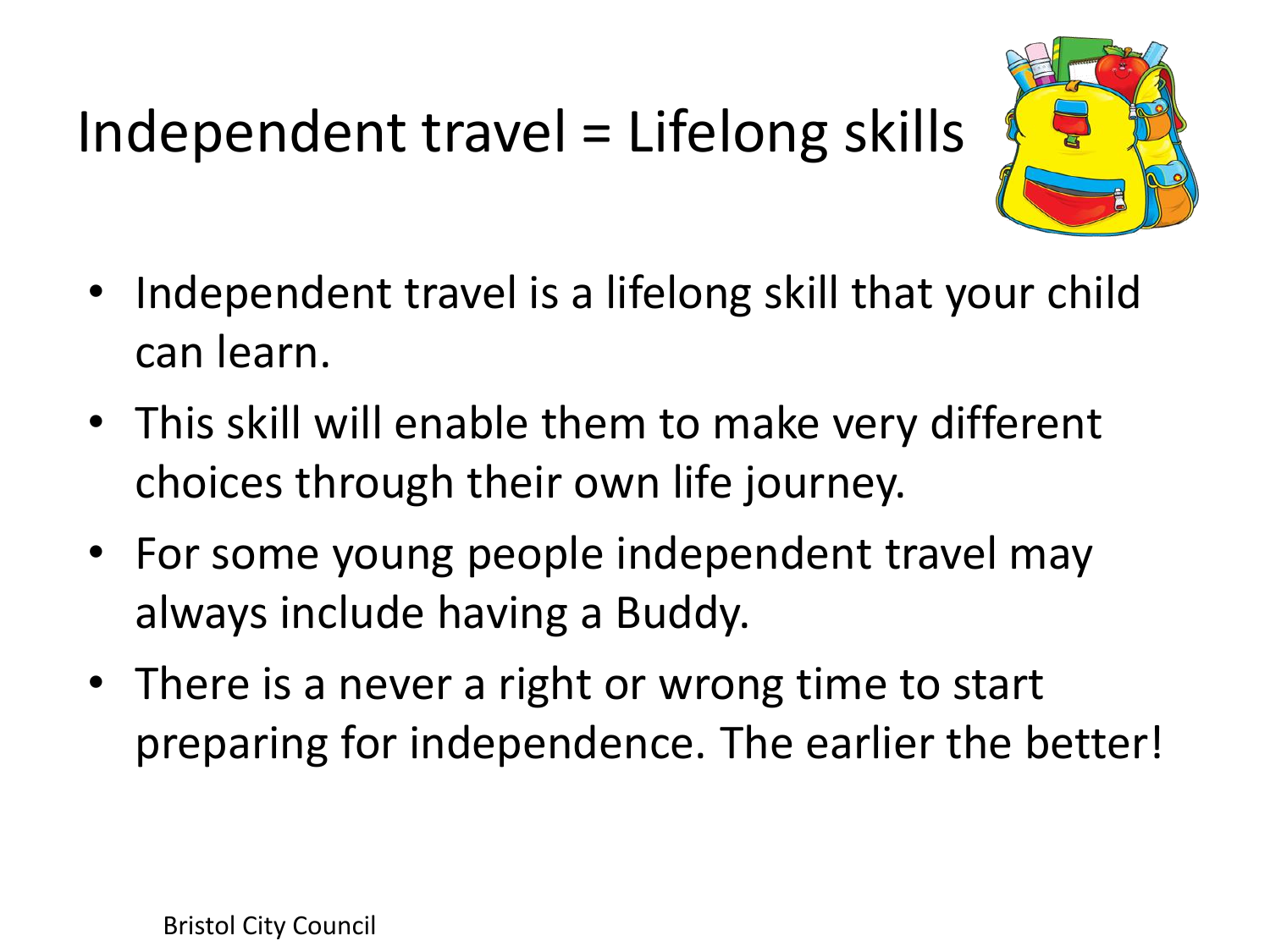

- Independent travel is not just for now or for School/College, it's about the future.
- It builds confidence and self esteem.
- It widens your child's social opportunities and also opens up their social circle.

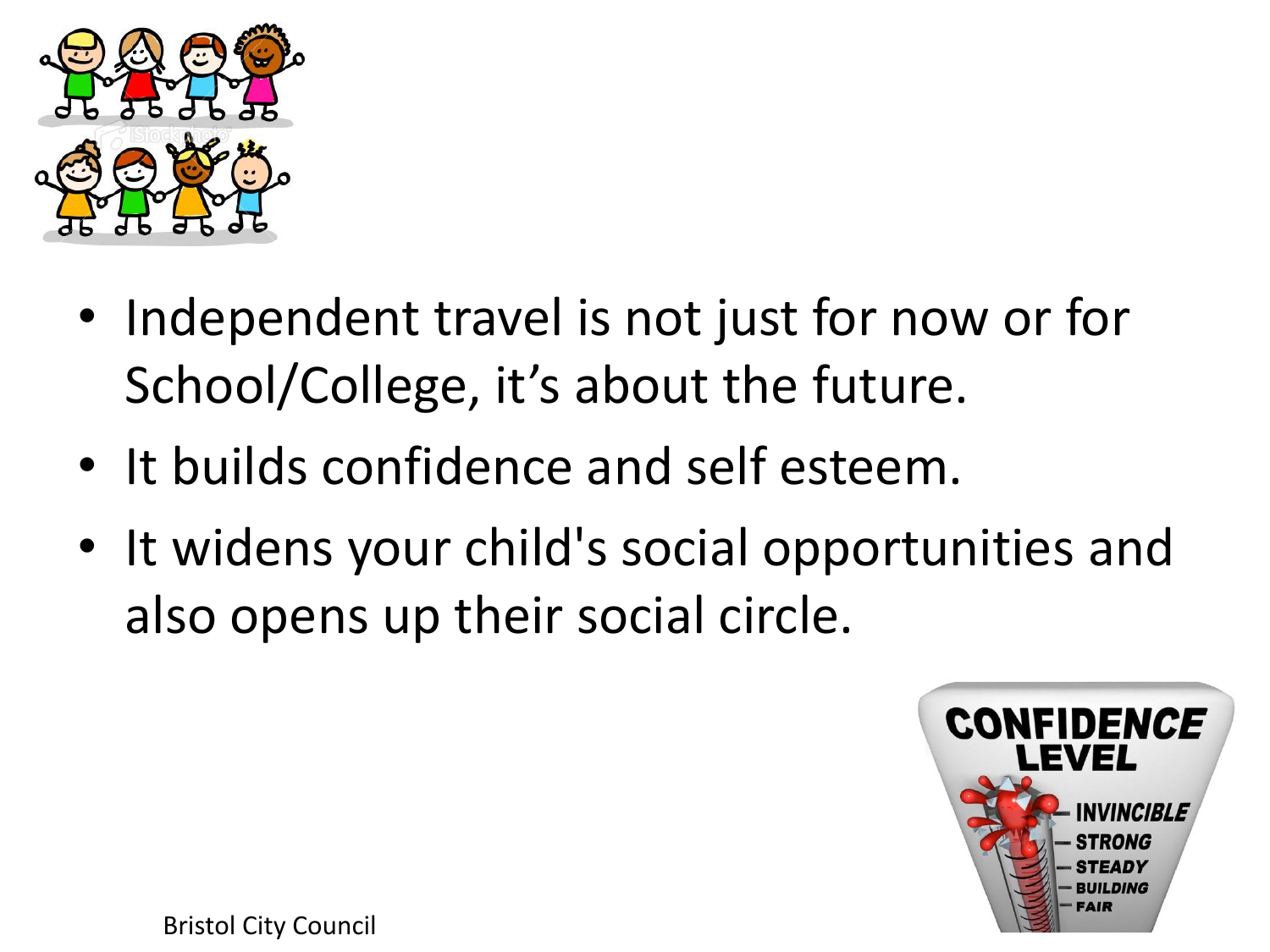### Transitioning to independent travel

When your child starts travelling independently, new skills may need to be taught.

- Being aware of a bus timetable.
- Road safety.
- Personal safety.
- Awareness of time/waiting.
- Awareness of social rules.



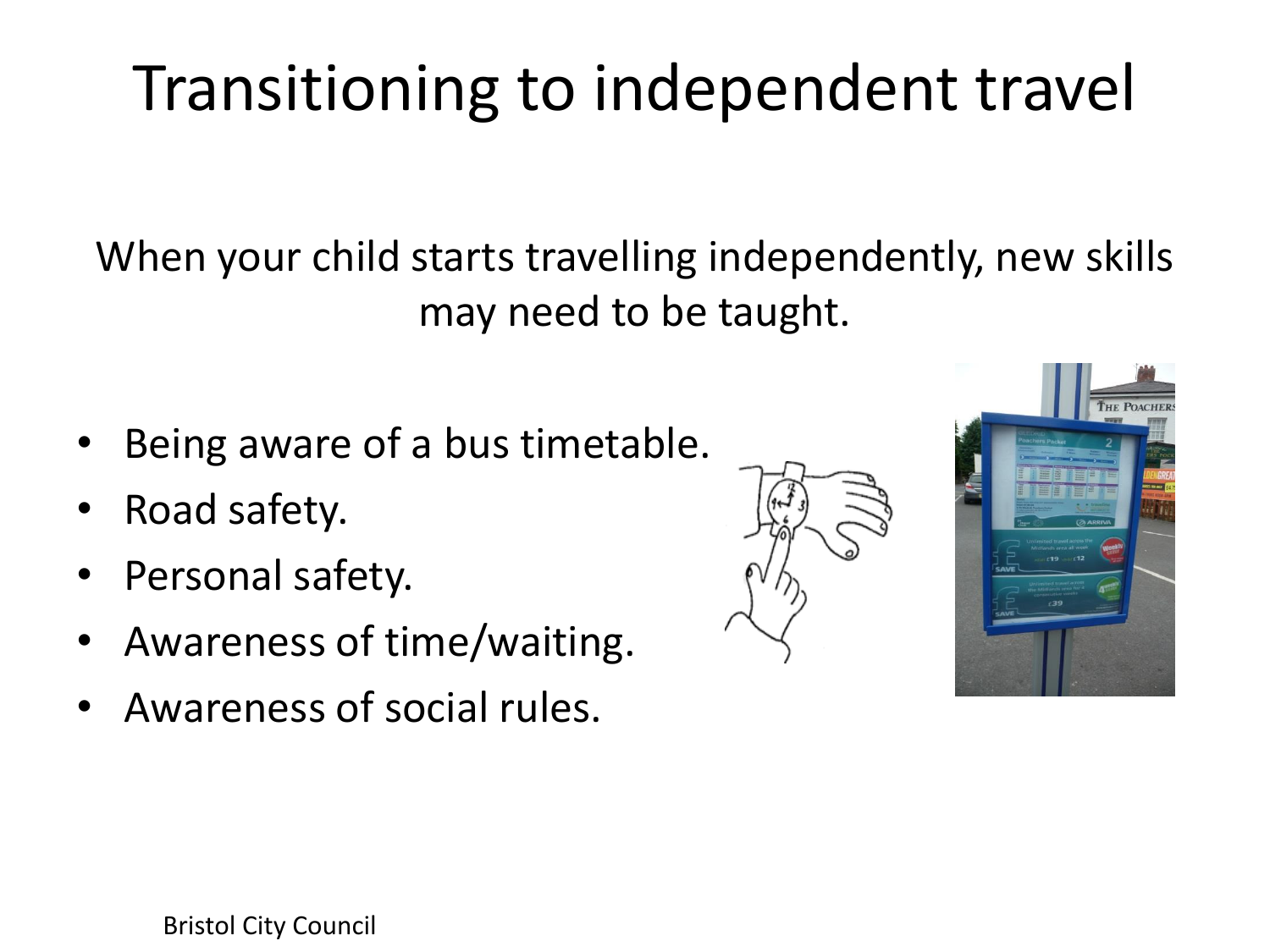### Travel pass



• Make sure your child understands that they must have their travel pass on them (and photo ID if applicable).

• Make sure your child has a £2 coin on them should they lose their travel pass.

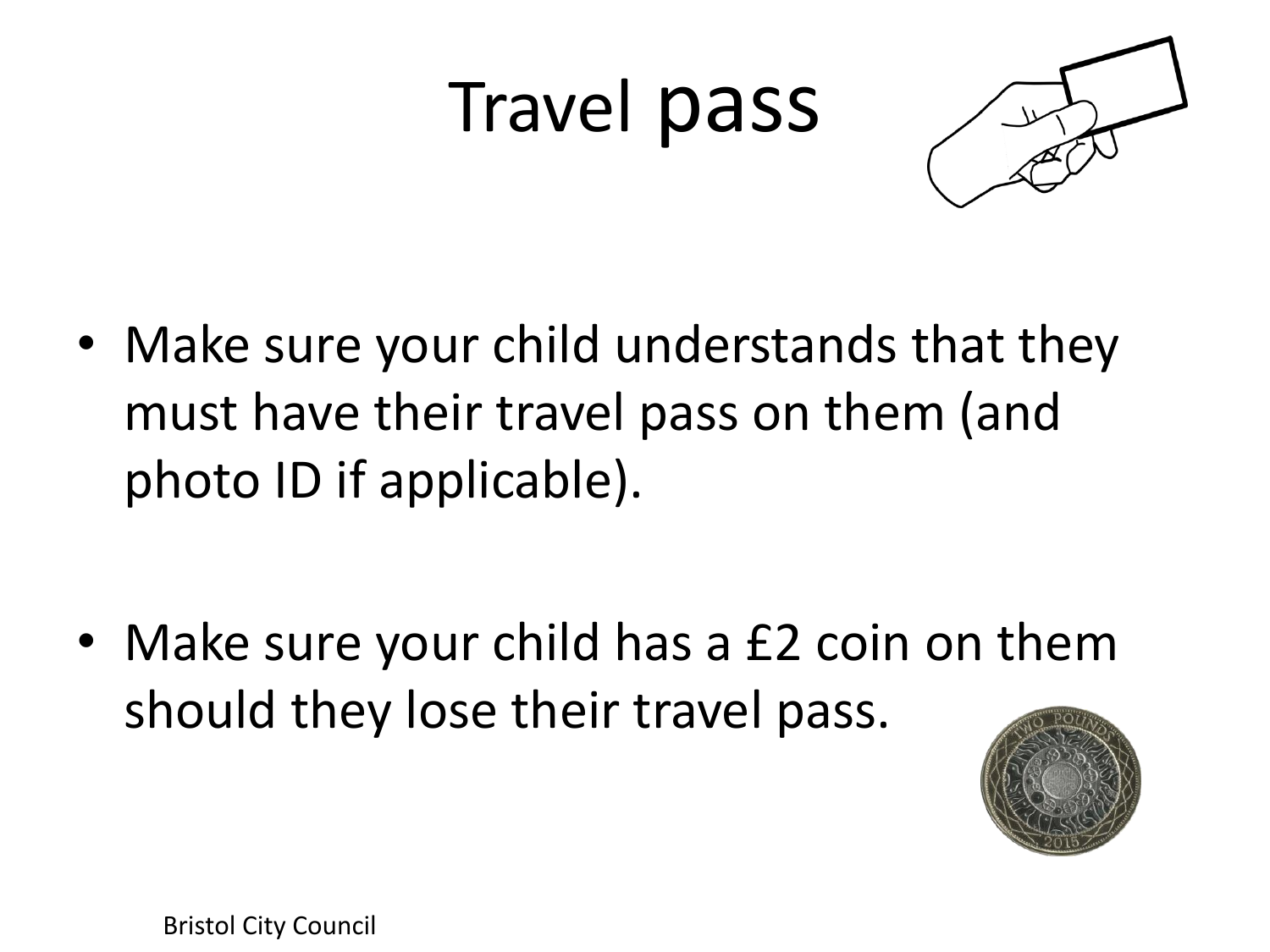#### Emergency contacts

- Make sure your child has a phone with family and friends' contacts details.
- Ensure your child has an I.C.E. contact in their phone (In Case of Emergency).
- You can work with your phone provider to have certain restrictions on your child's phone, such as parental controls, dialling out only or a tracker etc.



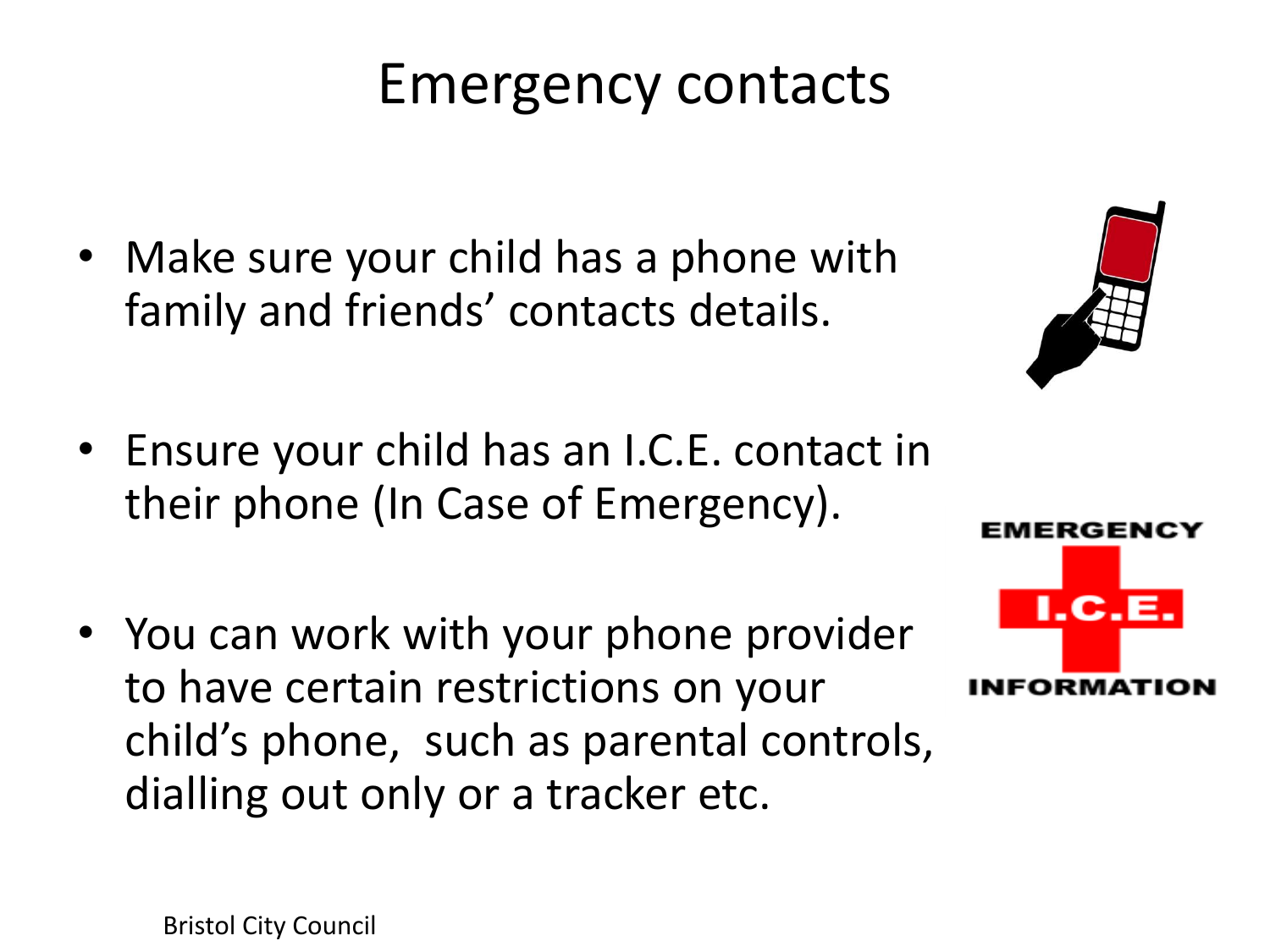## Medical needs

• If your child has a medical condition make sure they have their medication or medical equipment on them (such as an inhaler).



Also, make sure they have an emergency card, SOS talisman bracelet etc. or information on what to do and who to contact if they are unwell.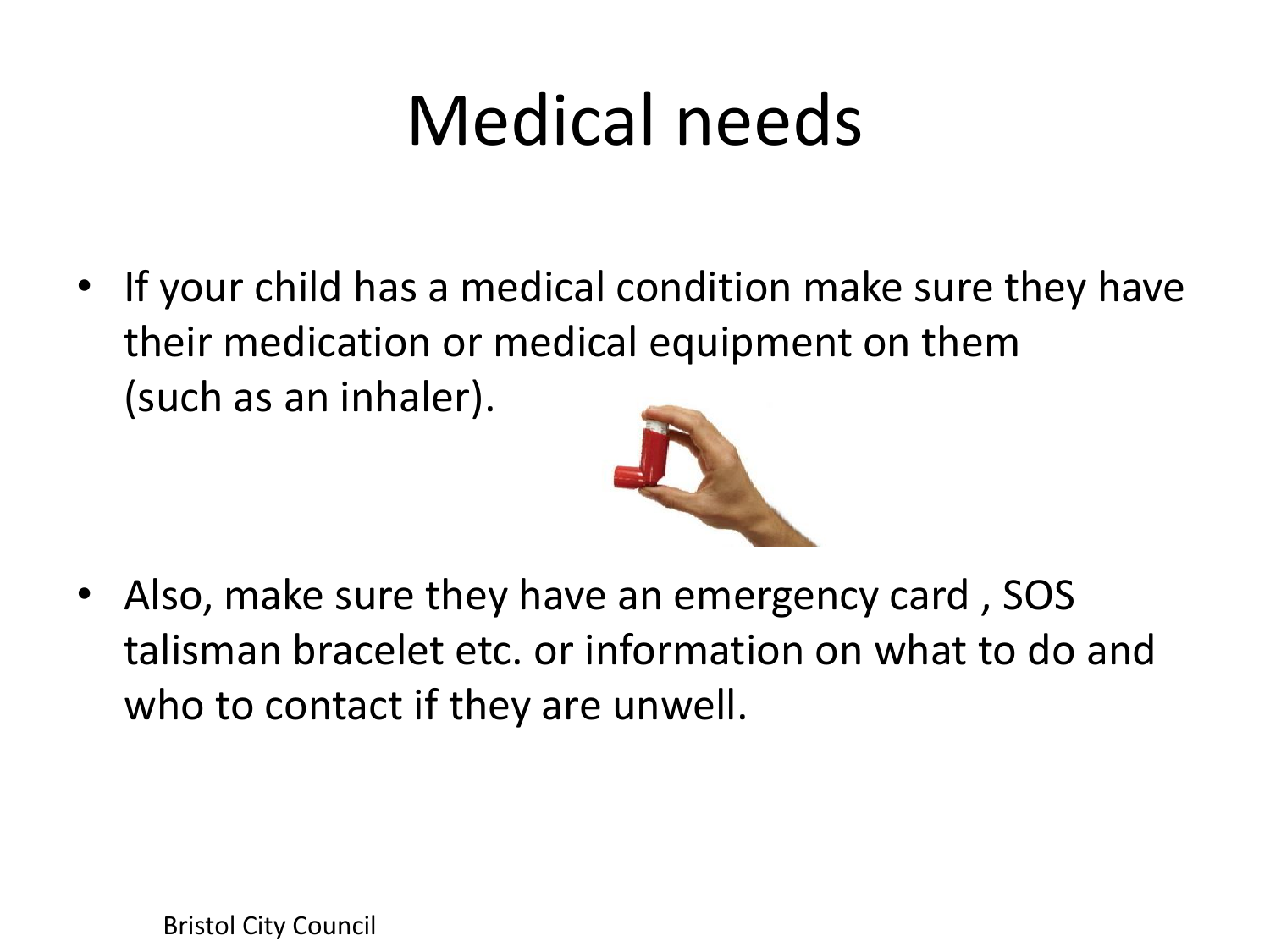### Road safety



- Road safety awareness can start to be introduced as young as age 4.
- Make sure your child is aware of unsafe locations.
- Make sure your child is aware of unsafe situations.
- Make sure your child knows how to cross a road and walk on a pavement on their own (or with their Buddy).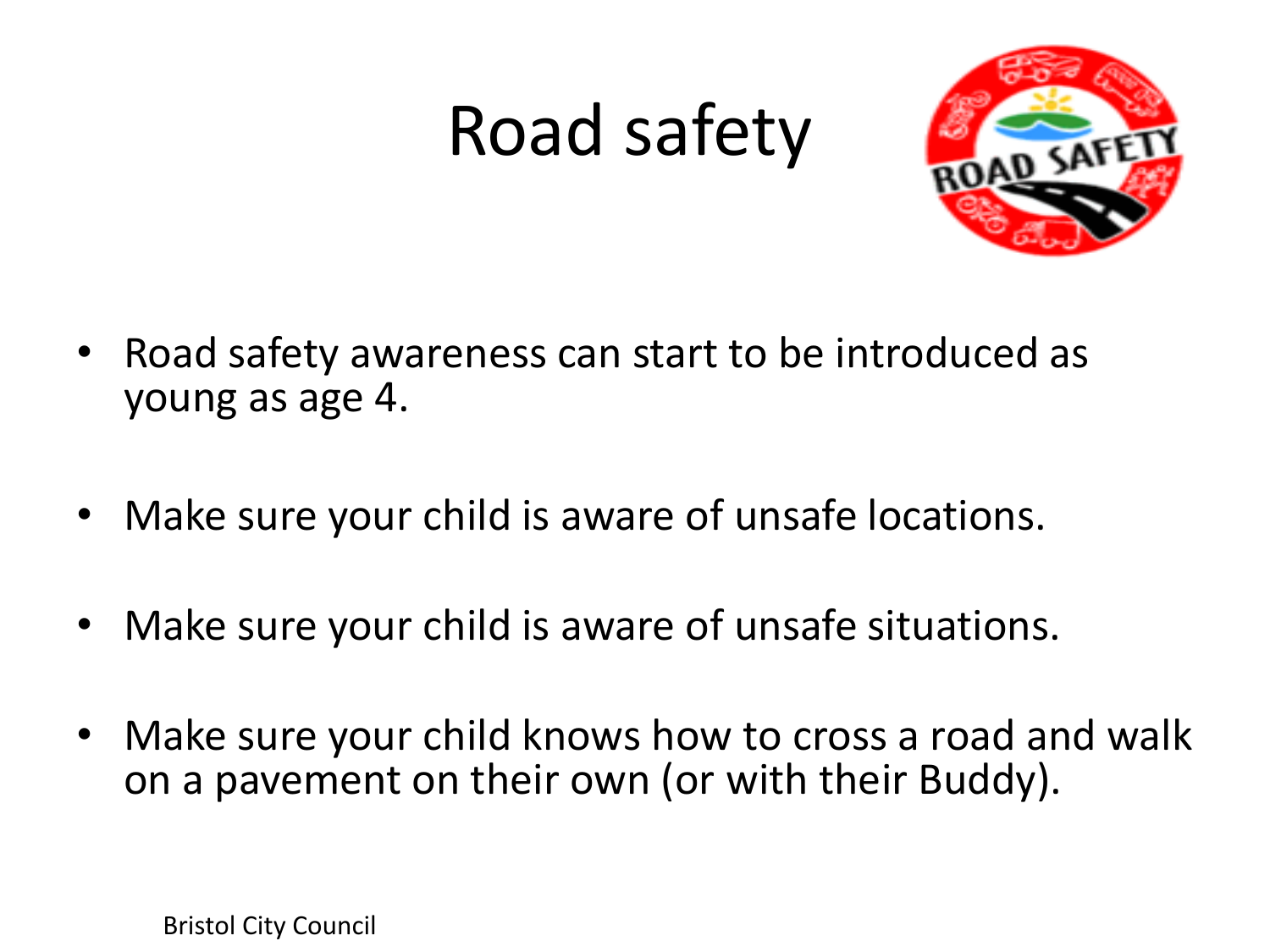# Personal safety



- If travelling on public transport, make your child aware of personal safety, such as not giving their name and contact details to strangers.
- Encourage your child to always sit downstairs on the bus and in the seat next to the aisle.
- Stranger danger awareness.
- If your child has additional needs always ensure they carry an info card with them.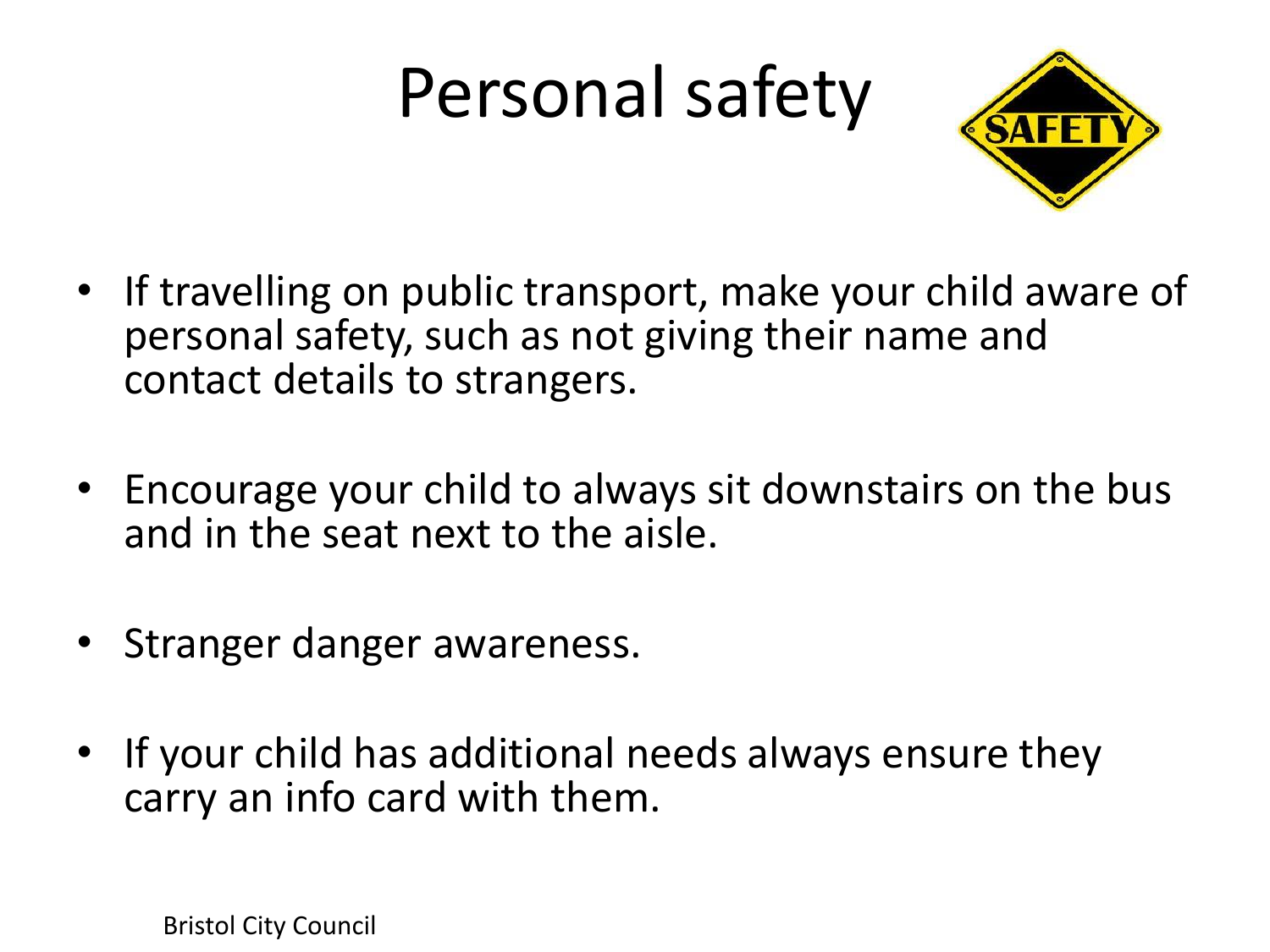# Travelling on the bus/train/taxi

• Encourage your child to pack something for their journey.

- Practice the route with them (LOTS!).
- Queueing, waiting, getting on the bus/train is a social experience they also need to practice lots.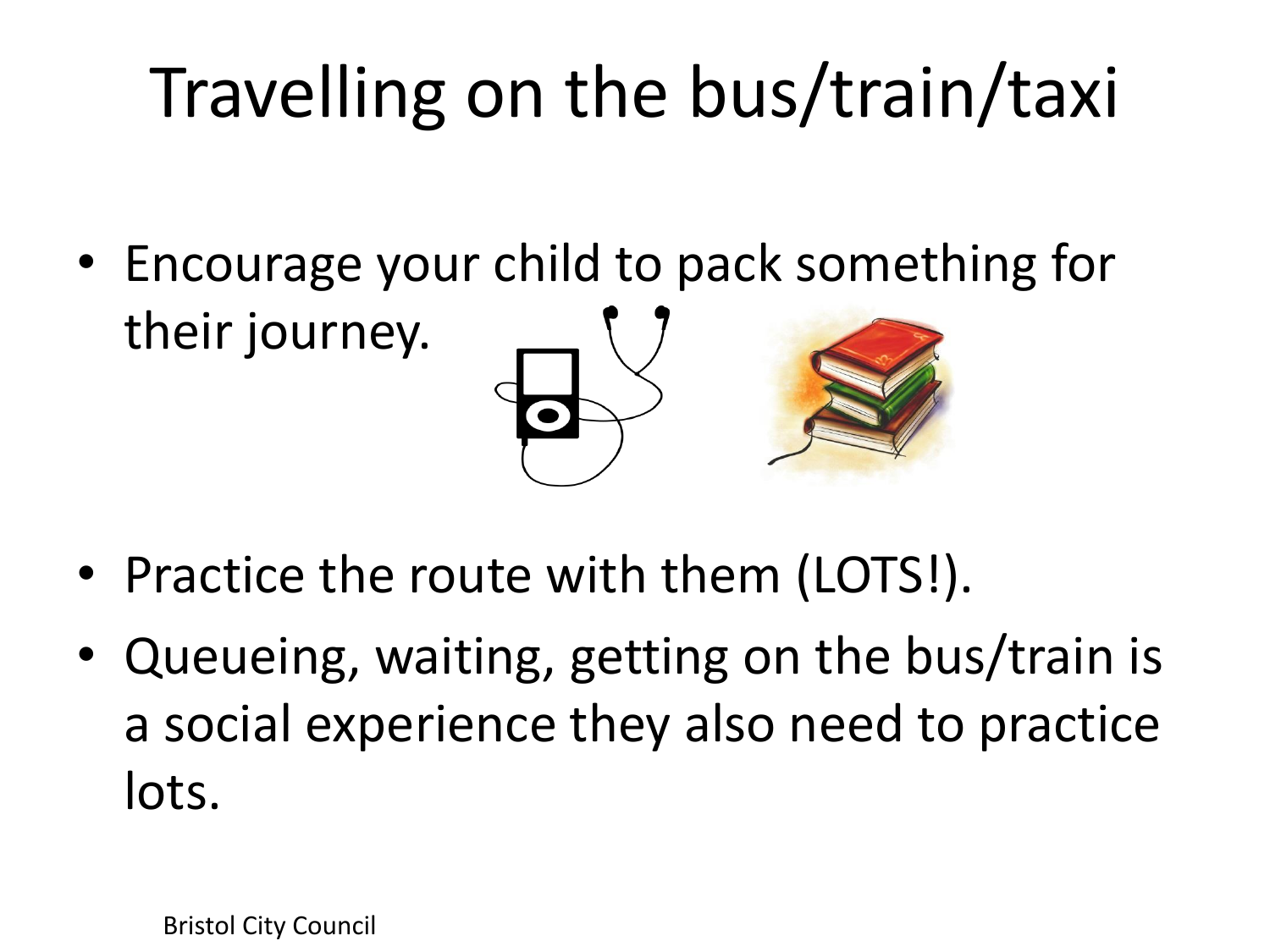

# Learning coping skills

Lots of things could happen during the journey, make sure your child is aware of these possibilities and knows what to do and who to contact in case of emergency.

Some children may find it helpful to carry written prompt cards/information.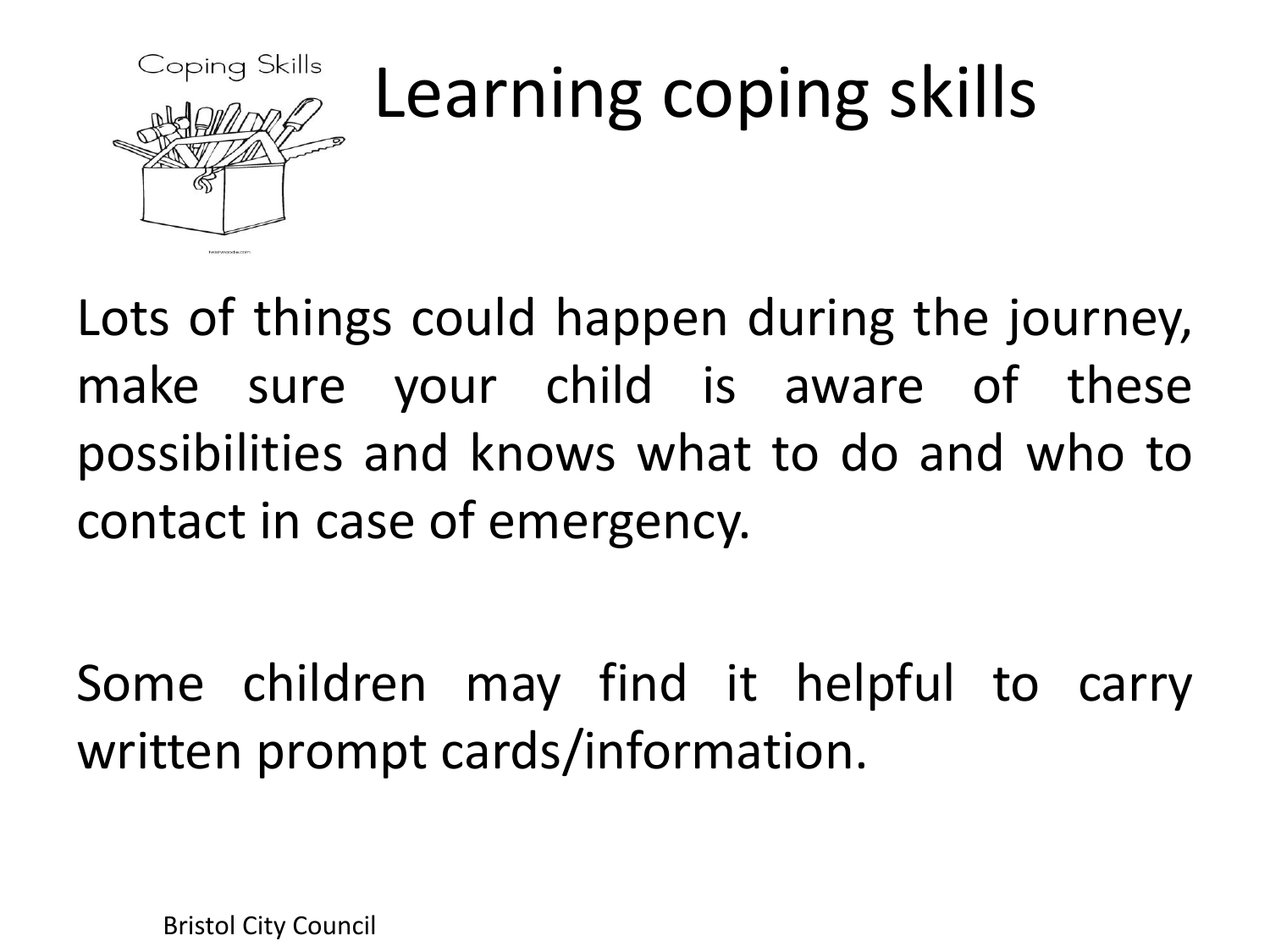### Possible situations to prepare your child for:

- Your child boarded the wrong bus or train.
- Your child has forgotten/missed their stop.
- The bus/train/taxi is late.
- Your child feels unwell or gets lost.
- Your child loses their travel pass.
- The Bus Stop/Platform has changed.

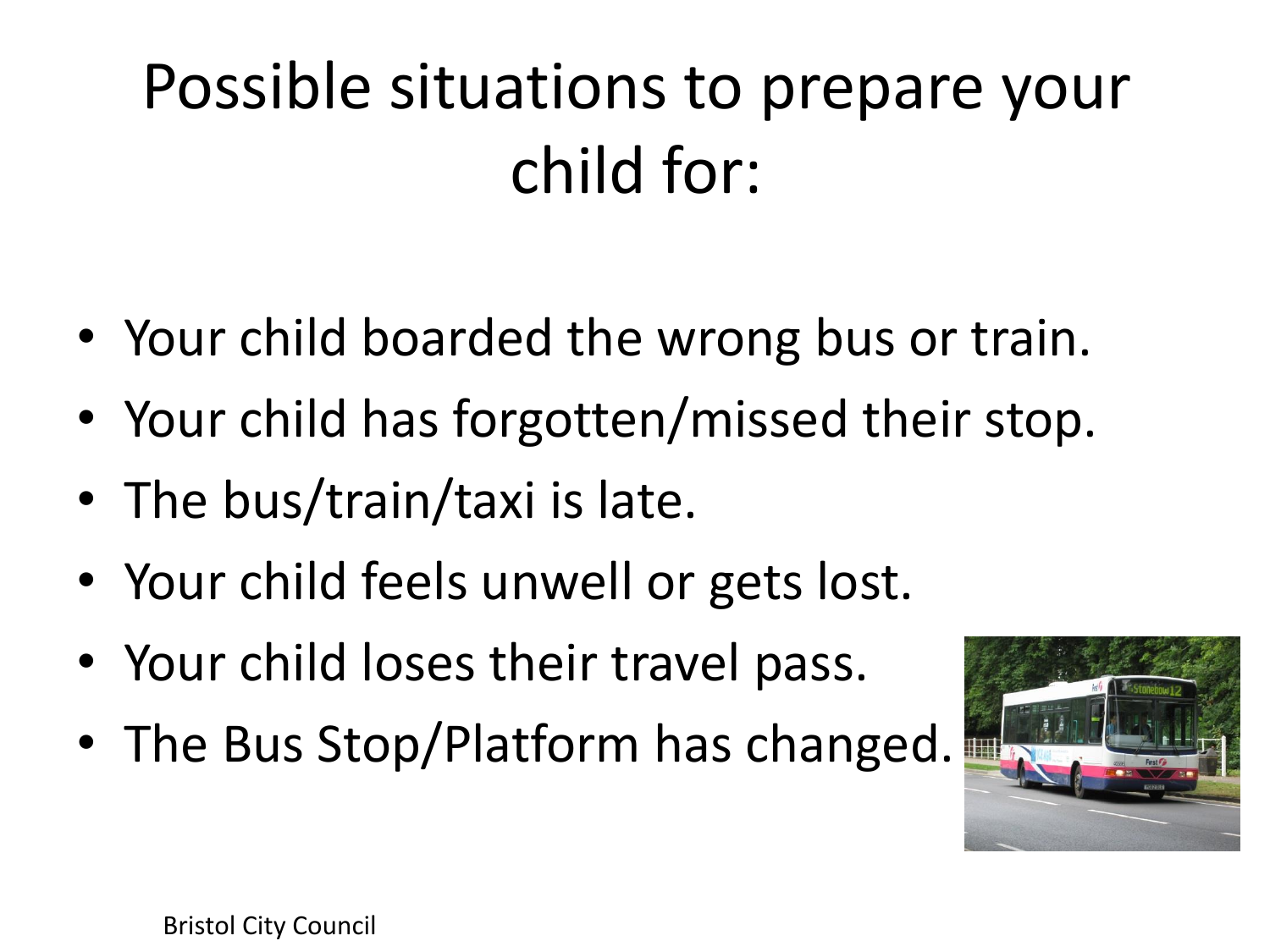

- The vehicle may break down.
- The vehicle may be in an accident.
- Severe weather conditions.
- An anti social incident by another passenger.
- Non moving traffic gridlocking.
- Removal of the service.

![](_page_15_Picture_7.jpeg)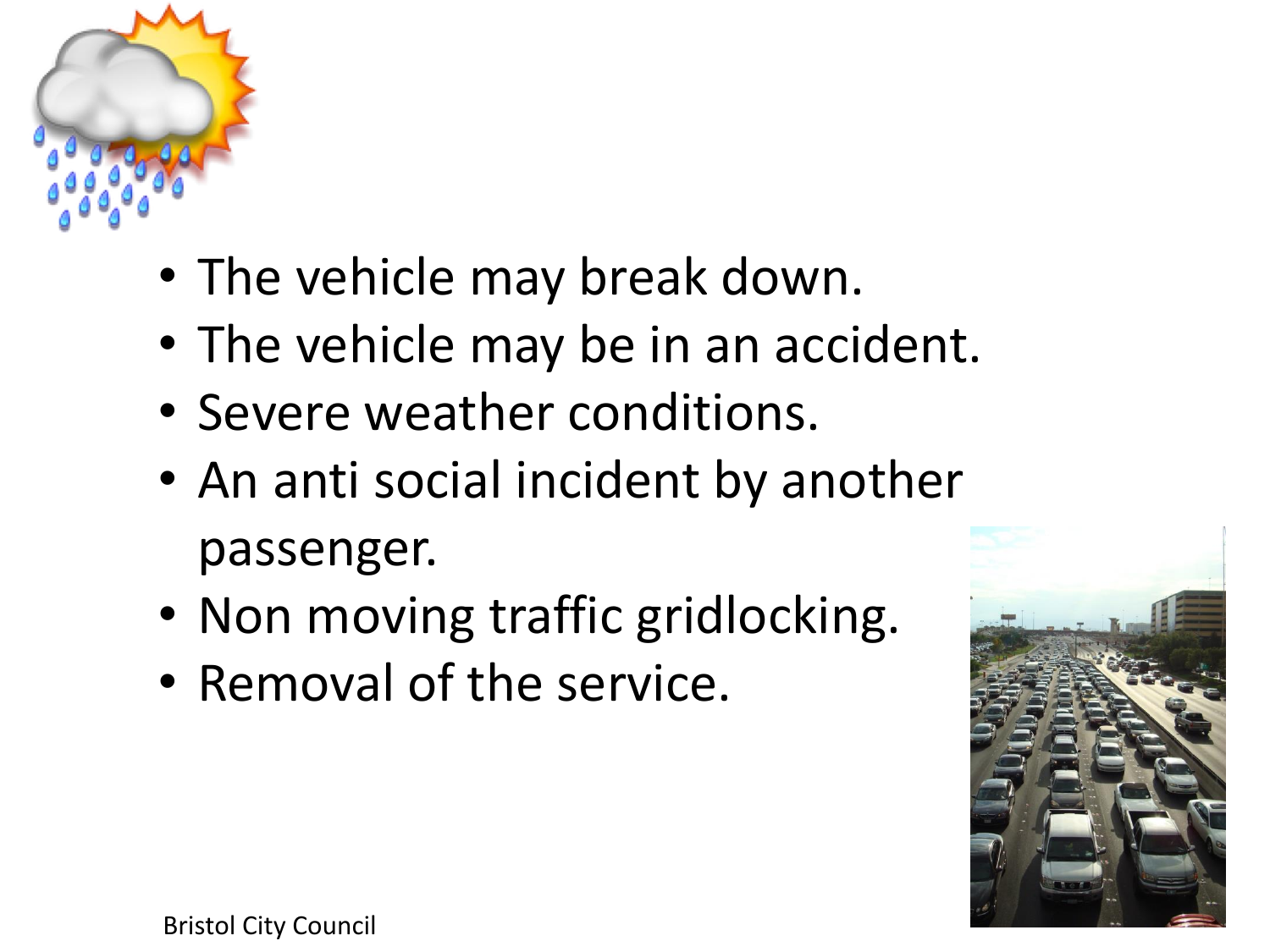![](_page_16_Picture_0.jpeg)

- You can use walkit.com to measure/plan a route.
- It is important to find landmarks that don't change to help your child learn their route.
- Learn the home journey first, it is always more familiar.
- Be positive about public transport travel.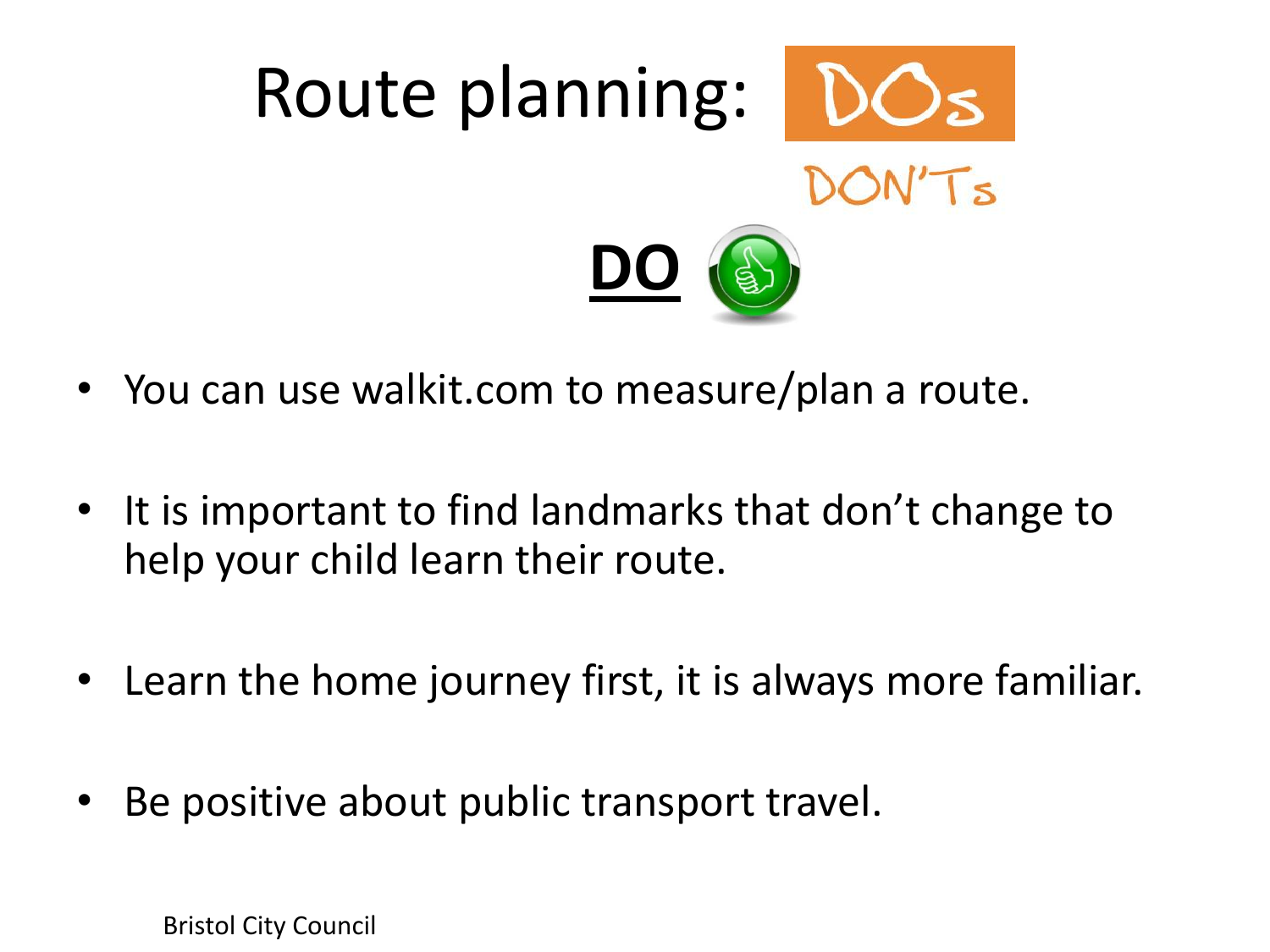![](_page_17_Picture_0.jpeg)

- Have a plan B if there are roadworks or a diversion.
- Ensure your child waits for the **next** bus/train it will come!
- In the event of an accident, ensure your child takes the instructions from the bus/train driver as to further planning their journey and use their **coping strategy** of informing you.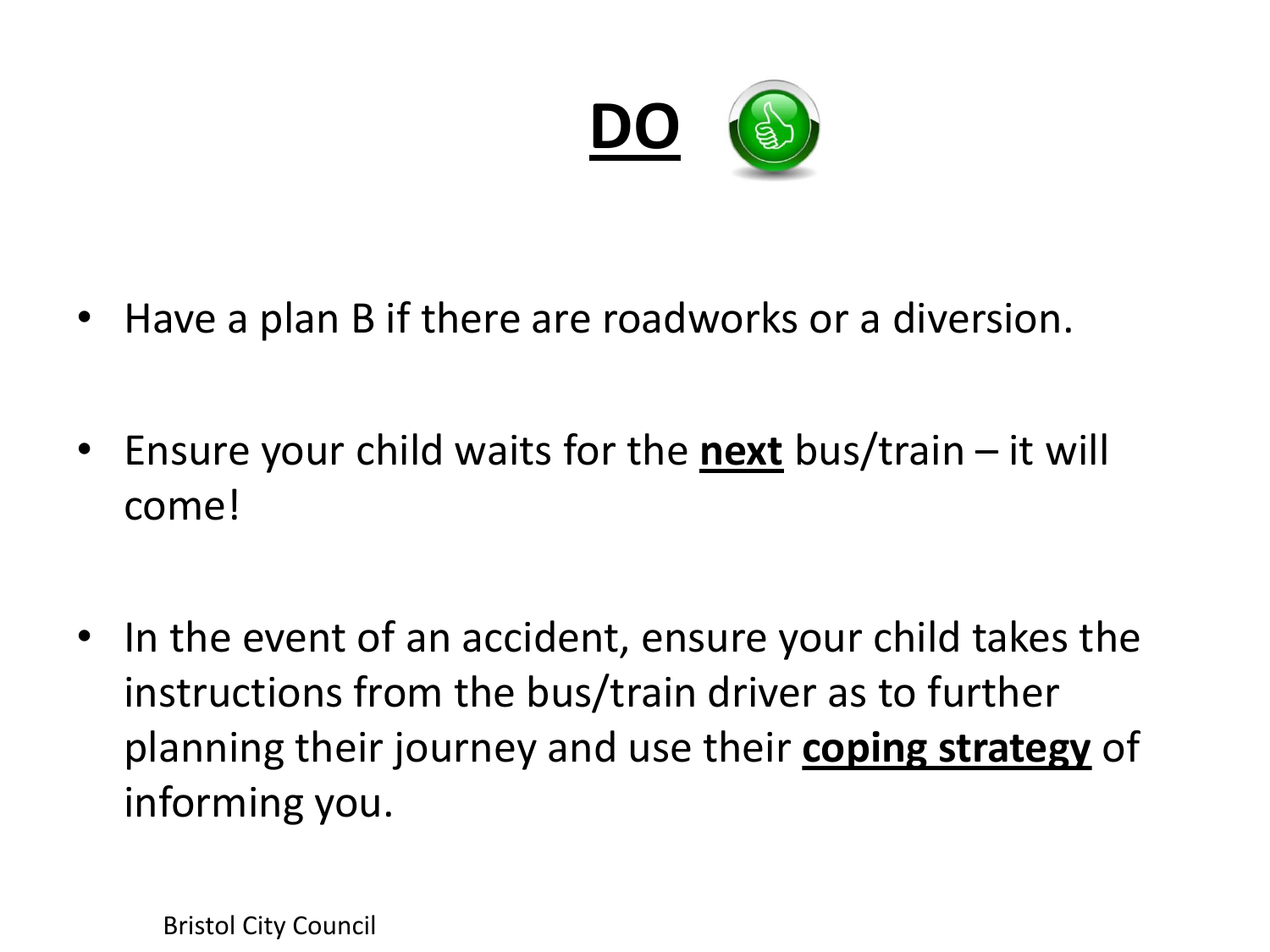![](_page_18_Picture_0.jpeg)

![](_page_18_Picture_1.jpeg)

- Don't use Christmas lights as a landmark (or trees)!
- Don't change the "bus rules" on evenings/weekends/family bus trips e.g. stay downstairs.
- Don't share "scare stories" of public transport travel.
- Don't be discouraging.
- Don't give up!!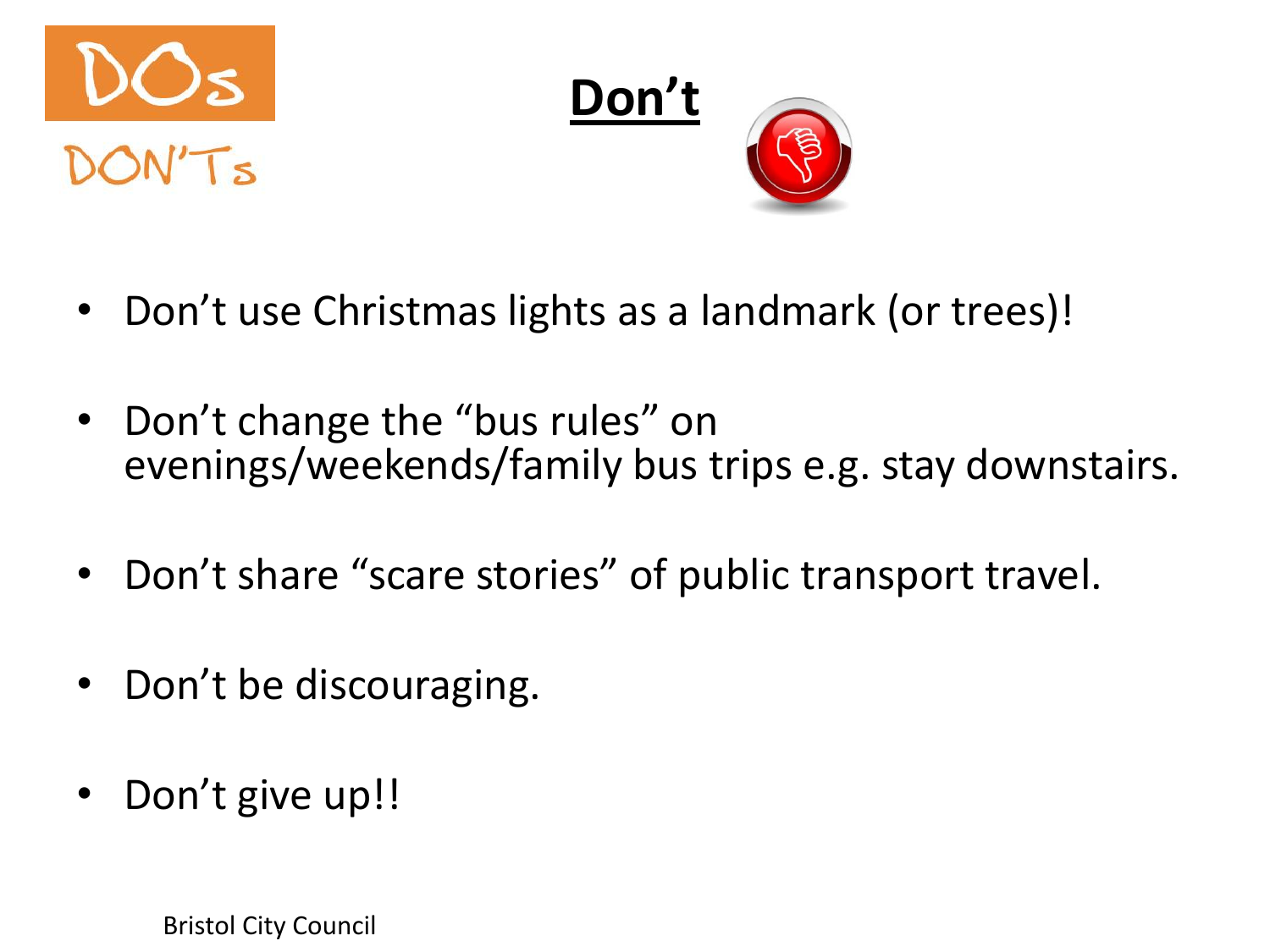### Your child's first "going alone" journey

• You as the parent/carer must remain calm.

• Be positive about the journey.

![](_page_19_Picture_3.jpeg)

- www.shutterstock.com · 101781295
- You could choose to follow the bus, however, please don't let your child know you are doing this as you won't always do it.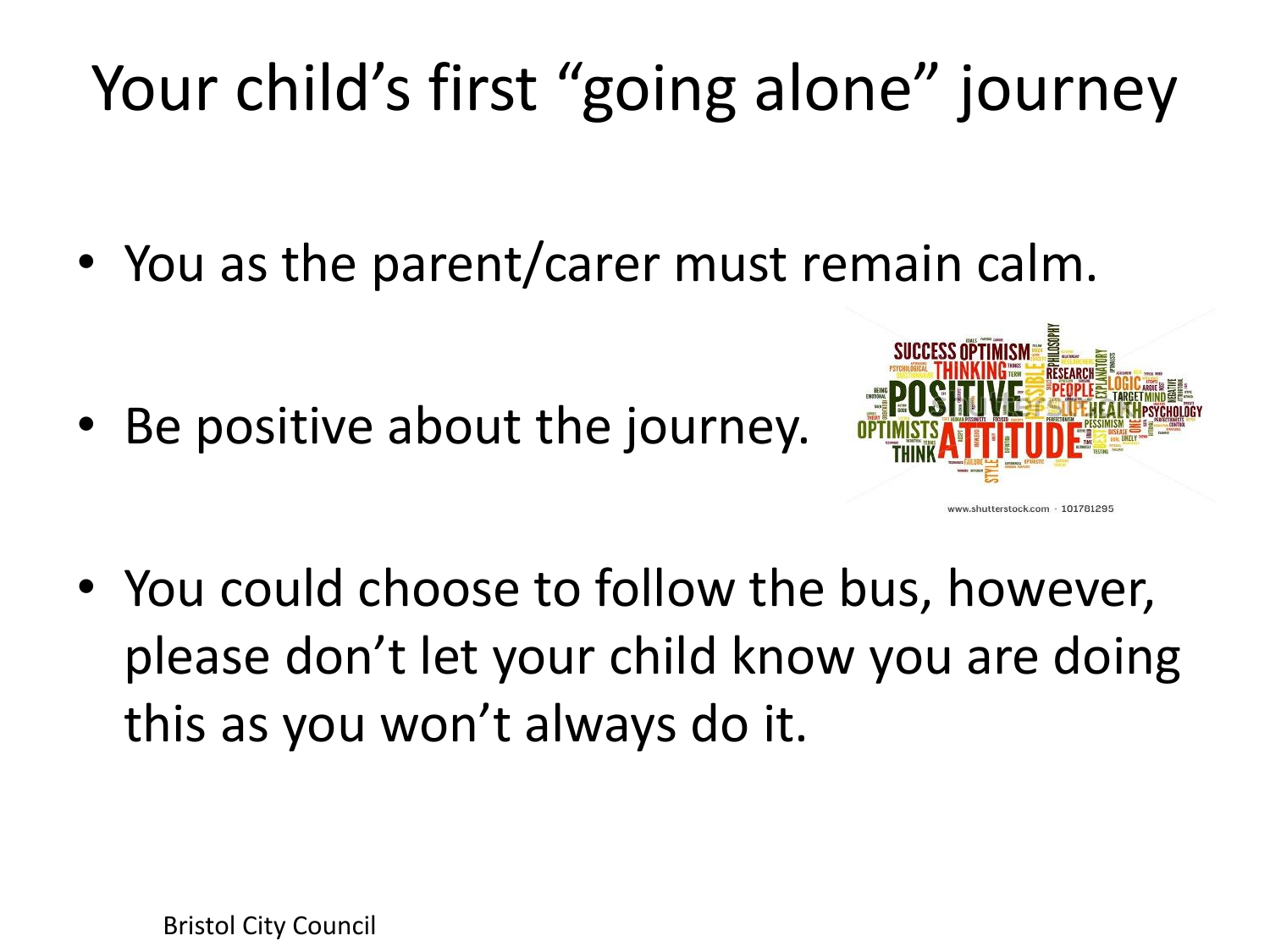- Be patient your child will reach their destination. ersever
- If at first you don't succeed, try try again.

• Encourage, encourage, encourage!

• Celebrate the first successful journey as another success in their lives.

![](_page_20_Picture_4.jpeg)